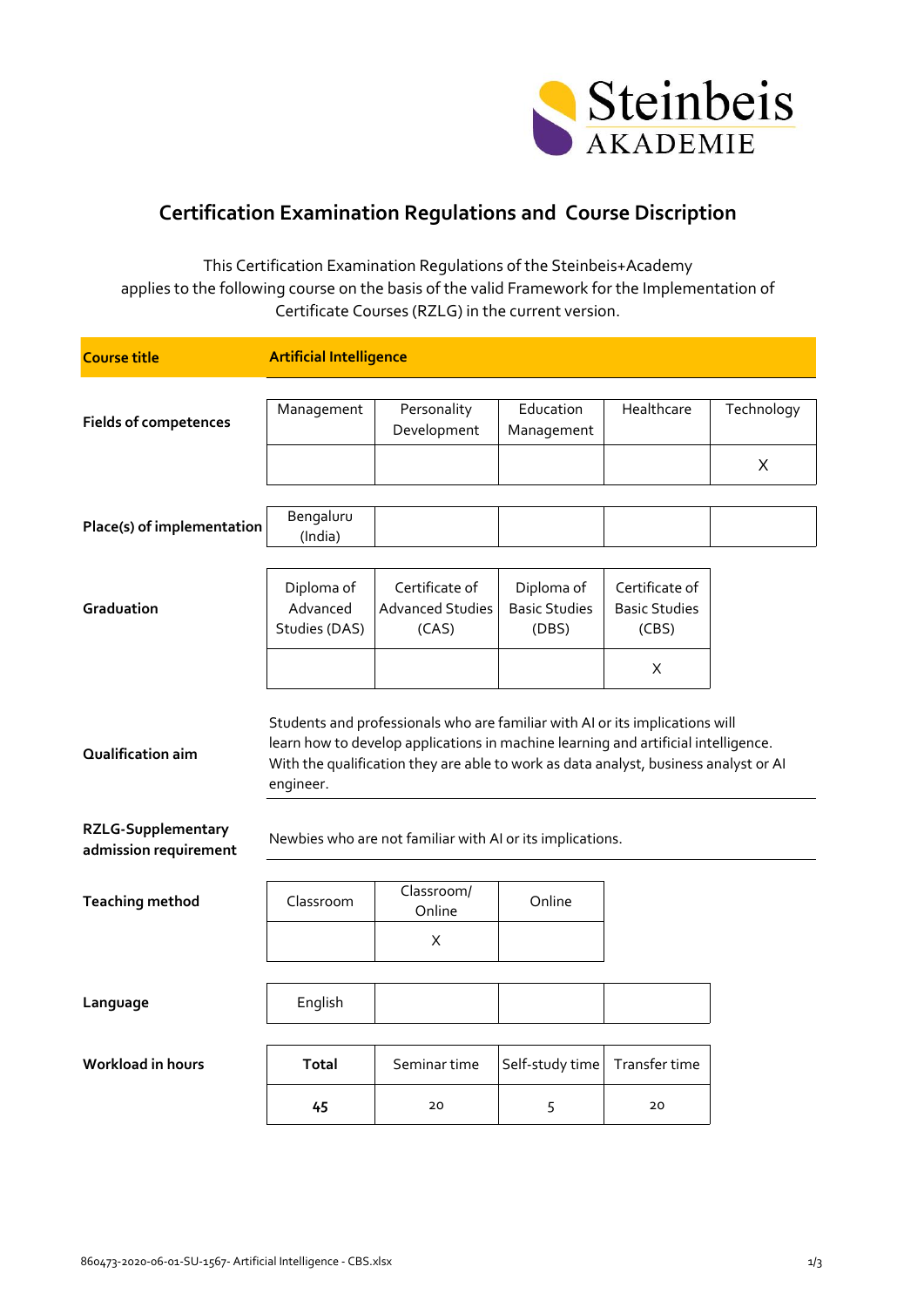

| Type of performance<br>records (LNW) | Examination (K) | Presentation/oral<br>examination (P) | Case (C) | Transfer<br>papaer (TA) | Project study<br>paper (PSA) |
|--------------------------------------|-----------------|--------------------------------------|----------|-------------------------|------------------------------|
|                                      |                 |                                      |          |                         |                              |

## **Contents**

| <b>Modules</b>                          | <b>Key topics</b>                                                                                                                                                                                                                                                                                                                                                                                                                                                      | Seminar<br>time/h |
|-----------------------------------------|------------------------------------------------------------------------------------------------------------------------------------------------------------------------------------------------------------------------------------------------------------------------------------------------------------------------------------------------------------------------------------------------------------------------------------------------------------------------|-------------------|
| Intro To Neural Network & Deep Learning | Introduction; Deep Learning Importance [Strength<br>& Limitation]; SP   MLP; Feed Forward & Backward<br>Propagation; Neural Network Overview; Neural<br>Network Representation; Activation Function; Loss<br>Function; Importance of Non-linear Activation<br>Function; Gradient Descent for Neural Network                                                                                                                                                            | $\overline{2}$    |
| Parameter & Hyperparameter              | Practical Aspect: Train, Test & Validation Set;<br>Vanishing & Exploding Gradient; Dropout;<br>Regularization; Optimization: Bias Correction;<br>RMS Prop; Adam, Ada, AdaBoost; Learning Rate;<br>Tuning; Softmax                                                                                                                                                                                                                                                      | 3                 |
| <b>Data Processing</b>                  | Environment: Scikit Learn; NLTK; Spacy & Gensim;<br>OpenCV; Tensorflow; Keras; Text Processing:<br>Representation; Data Cleaning; Data<br>Preprocessing; Similarity; Image Processing:<br>Image Transformation; Filters; Noise Removal;<br>Correlation & Convolution; Edge Detection; Non<br>Maximum Suppression & Hysteresis; Fourier<br>Domain; Video Processing; Feature Extraction:<br>Image Feature; Descriptors; Object Detection;<br>Detection & Classification | 5                 |
| <b>CNN</b>                              | Computer Vision; Padding; Convolution; Pooling;<br>Why Convolution; Deep Convolution Mode: Case<br>Studies; Classic Networks; Inception; Open Source<br>Implementation; Transfer Learning; Detection<br>Algorithm; Object Localization; Landmark<br>Detection; Object Detection; Bounding Box<br>Prediction; Yolo                                                                                                                                                      | 5                 |
| <b>RNN</b>                              | Why Sequence Model; RNN Model; Back<br>propagation through time; Different Type of RNNs;<br>GRU; LSTM; Bi directional LSTM; Deep RNN; Word<br>Embedding; Debiasing; Negative Sampling                                                                                                                                                                                                                                                                                  | 5                 |